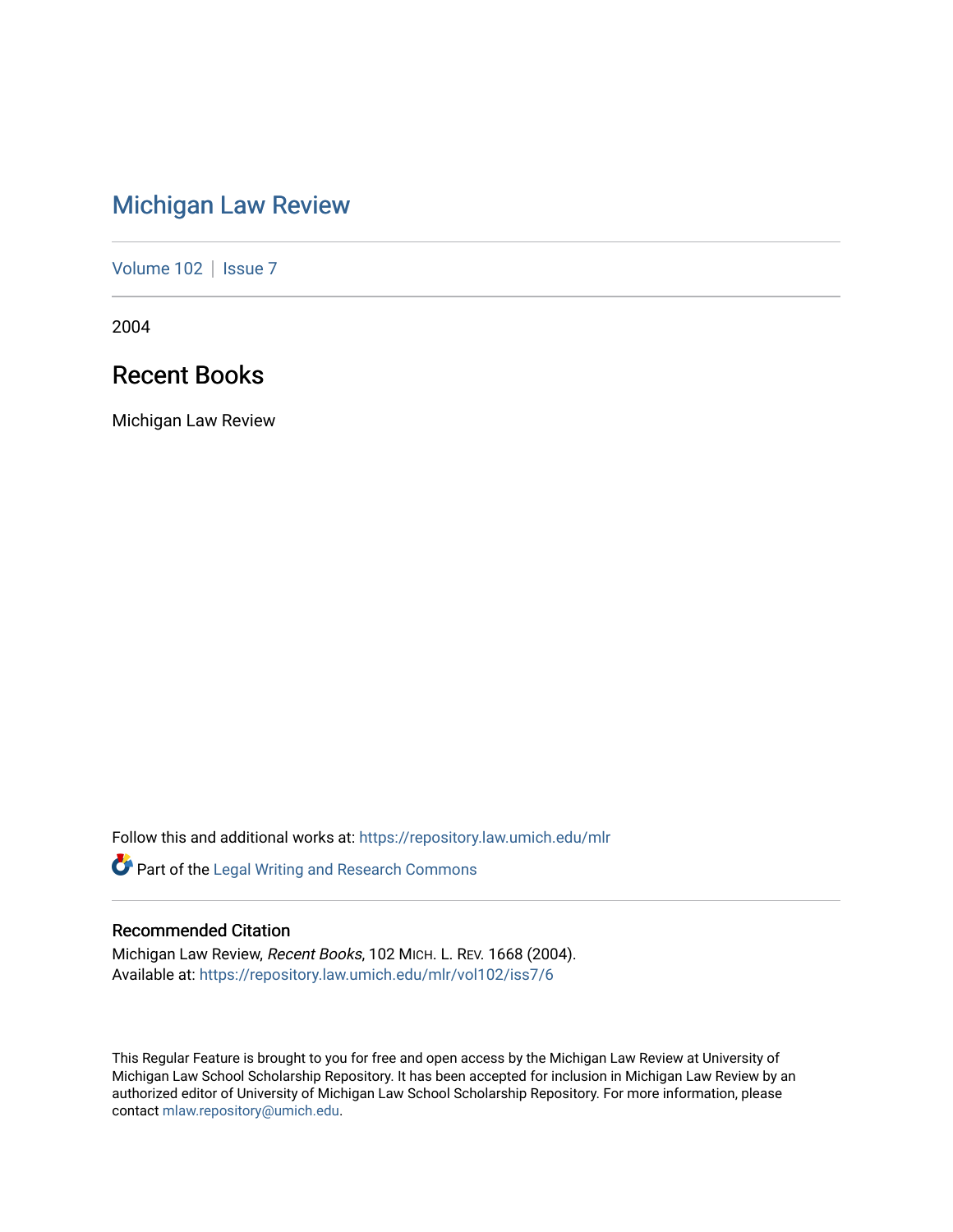# BOOKS RECEIVED

# ADMINISTRATWE LAW

ADMINISTRATIVE LAW IN THE POLITICAL SYSTEM, FOURTH EDITION. By Kenneth F. Warren. Boulder: Westview Press. 2004. Pp. x, 672. Cloth, \$150; paper, \$70.

GOVERNING NONPROFIT ORGANIZA-TIONS: FEDERAL AND STATE LAW AND REG-ULATION. By Marion R. Fremont-Smith. Cambridge and London: The Belknap Press of Harvard University Press. 2004. Pp. xvii, 550. Cloth, \$95.

JUDICIAL REVIEW AND COMPLIANCE WITH ADMINISTRATIVE LAW. By Simon Halliday. Oxford and Portland: Hart Publishing. 2004. Pp. xviii, 188. Cloth, \$50.

### ART AND THE LAW

THEATER LAW: CASES AND MATERIALS. By Robert M. Jarvis, Steven E. Chaikelson, Christine A. Corcos, Edmund P. Edmonds, Jon M. Garon, Shubha Ghosh, William D. Henslee, Mark S. Kende, Charles A. Palmer, Nancy L. Schultz, Marin R. Scordato & Libby A. White. Durham: Carolina Academic Press. 2004. Pp. xix, 507. Cloth, \$65.

THE EXPERT VERSUS THE OBJECT: JUDG-ING FAKES AND FALSE ATTRIBUTIONS IN THE VISUAL ARTS. Edited by Ronald D. Spencer. New York and Oxford: Oxford University Press. 2004. Pp. xviii, 241. Cloth, \$35.

### CWIL RIGHTS

ELUSIVE CITIZENSHIP: IMMIGRATION, ASIAN AMERICANS, AND THE PARADOX OF CIVIL RIGHTS. By John S. W. Park. New York and London: New York University Press. 2004. Pp. xiv, 225. Cloth, \$45.

#### CONSTITUTIONAL LAW

CONSTITUTIONAL DELIBERATION IN CON-GRESS: THE IMPACT OF JUDICIAL REVIEW IN A SEPARATED SYSTEM. By J. Mitchell Pickerill. Durham and London: Duke University Press. 2004. Pp. xiii, 187. Cloth, \$74.95; paper, \$21.95.

DEFENDING DIVERSITY: AFFIRMATIVE ACTION AT THE UNIVERSITY OF MICHIGAN. By Patricia Gurin, Jeffrey S. Lehman, and Earl Lewis. Ann Arbor: University of Michigan Press. 2004. Pp. 218. Cloth, \$24.95.

DESPERATELY SEEKING CERTAINTY: THE MISGUIDED QUEST FOR CONSTITUTIONAL FOUNDATIONS. By Daniel A. Farber & Suzanna Sherry. Chicago and London: The University of Chicago Press. 2004. Pp. xi, 208. Paper, \$17.

FRANKLIN, Jefferson, & Madison: On Religion and the State, Volume One: U.S. Constitution & Bill of Rights Series. By Gregory Schaaf. Santa Fe: CIAC Press. 2004. Pp. 232. Cloth, \$25.

JUSTICE IN PLAINCLOTHES: A THEORY OF AMERICAN CONSTITUTIONAL PRACTICE. By Lawrence G. Sager. New Haven & London: Yale University Press. 2004. Pp. xi, 248. Cloth, \$40.

RESTORING THE LOST CONSTITUTION: THE PRESUMPTION OF LIBERTY. By Randy E. Barnett. Princeton and Oxford: Princeton University Press. 2004. Pp. xv, 366. Cloth, \$32.50.

# CONTRACT LAW

CONTRACT THEORY. By Stephen A. Smith. New York and Oxford: Oxford University Press. 2004. Pp. xxvi, 450. Paper, \$35.

EXPLOITATIVE CONTRACTS. By Rick Bigwood. New York and Oxford: Oxford University Press. 2003. Pp. xxx, 554. Cloth, \$140.

UNDERSTANDING UNJUST ENRICHMENT. Edited by Jason W. Neyers, Mitchell Mclnnes and Stephen G. A. Pitel. Oxford and Portland Oregon: Hart Publishing. 2004. Pp. xii, 415. Cloth, \$84.

# CORPORATE LAW

THE ANATOMY OF CORPORATE LAW: A COMPARATIVE AND FUNCTIONAL AP-PROACH. By Reinier Kraakman, Paul Davies, Henry Hansmann, Gerard Hertig, Klaus Hopt, Hideki Kanda & Edward Rock. New York and Oxford: Oxford University Press. 2004. Pp. xvi, 231. Paper, \$39.95.

# CRIMINAL JUSTICE

AN AMERICAN TRAVESTY: LEGAL RE-SPONSES TO ADOLESCENT SEXUAL OFFEND-ING. By Franklin E. Zimring. Chicago and London: University of Chicago Press. 2004. Pp. xv, 195. Cloth, \$29.

CHANGING THE GUARD: PRIVATE PRIS-ONS AND THE CONTROL OF CRIME. Edited by Alexander Tabarrok. Oakland: The Independent Institute. 2003. Pp. xi, 231. Paper, \$19.95.

GENDER, CRIME AND CRIMINAL JUSTICE, SECOND EDITION. By Sandra Walklate. Port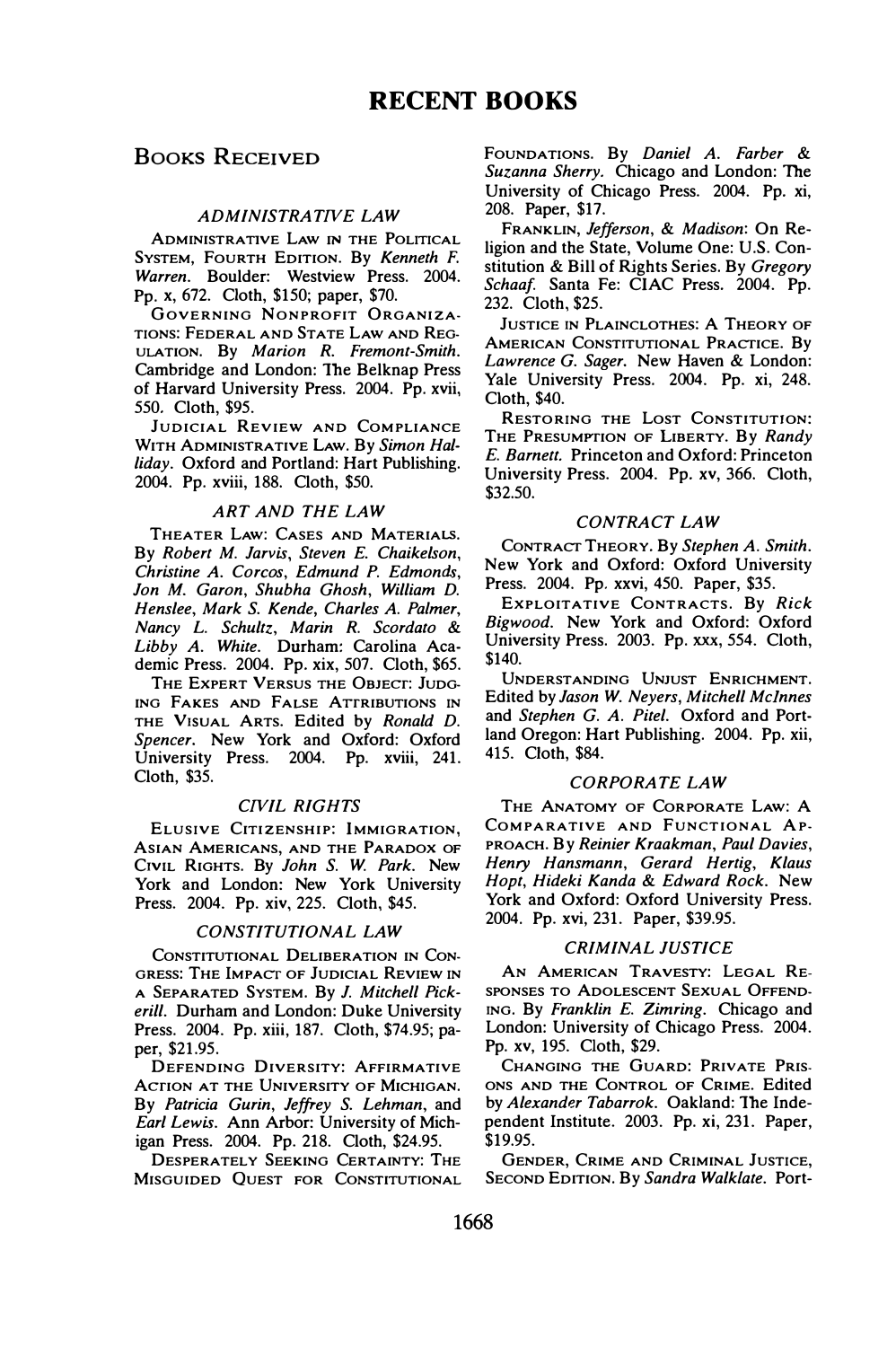land: Willan Publishing. 2004. Pp. x, 237. Paper, \$29.50.

HARD Cor, Sorr Cor: DILEMMAS AND DEBATES IN CONTEMPORARY POLICING. Edited by Roger Hopkins Burke. Portland: Willan Publishing. 2004. Pp. ix, 310. Cloth, \$59.95.

JUVENILE JUSTICE IN THE MAKING. By David S. Tanenhaus. New York and Oxford: Oxford University Press. 2004. Pp. xxx, 231. Cloth, \$29.95.

THE FUTURE OF IMPRISONMENT. Edited by Michael Tonry. New York and Oxford: Oxford University Press. 2004. Pp. viii, 263. Cloth, \$45.

# CRIMINAL LAW

DEFENDING MOHAMMAD: JUSTICE ON TRIAL. By Robert E. Precht. Ithaca and London: Cornell University Press. 2003. Pp. xi, 183. Cloth, \$22.95.

DOUBLE JEOPARDY: ADOLESCENT OF-FENDERS WITH MENTAL DISORDERS. By Thomas Grisso. Chicago and London: University of Chicago Press. 2004. Pp. viii, 251. Cloth, \$29.

RECONSTRUCTING JURY INSTRUCTIONS IN HOMICIDE OFFENSES: RETHINKING HOMI-CIDE LAW. By Hisham M. Ramadan. Lanham: University Press of America, Inc. 2004. Pp. xiii, 120. Paper, \$22.

THE LOGIC OF CONSENT: THE DIVERSITY AND DECEPTIVENESS OF CONSENT AS A DE-FENSE TO CRIMINAL CONDUCT. By Peter Westen. Burlington: Ashgate Publishing Company. 2004. Pp. viii, 383. Cloth, \$104.95.

#### ELECTION LAW

PARTISAN HEARTS AND MINDS: POLITI-CAL PARTIES AND THE SOCIAL IDENTITIES OF VOTERS. By Donald Green, Bradley Palmquist and Eric Schickler. New Haven and London: Yale University Press. 2002. Pp. x, 266. Paper, \$18.

VOTING WITH DOLLARS: A NEW PARA-DIGM FOR CAMPAIGN FINANCE. By Bruce Ackerman & Ian Ayres. New Haven and London: Yale University Press. 2002. Pp. x, 303. Paper, \$18.

#### EMPLOYMENT LAW

BLACKSTONE'S GUIDE TO THE EMPLOY-MENT EQUALITY REGULATIONS 2003. By Nicholas De Marco. New York and Oxford: Oxford University Press. 2004. Pp. xxiii, 272. Paper, \$55.

#### ENVIRONMENTAL LAW

THE ECONOMIC DYNAMICS OF ENVIRON-MENTAL LAw. By David M. Driesen. Cambridge and London: The MIT Press. 2003. Pp. viii, 268. Paper, \$24.95.

# FAMILY LAW

FAMILY LAW IN AMERICA. By Sanford N. Katz. New York and Oxford: Oxford University Press. 2003. Pp. xix, 268. Cloth, \$55.

# FEMINISM AND THE LAW

TRUTH, AUTONOMY, AND SPEECH: FEMI-NIST THEORY AND THE FIRST AMENDMENT. By Susan H. Williams. New York and London: New York University Press. 2004. Pp. xiv, 317. Cloth, \$50.

# FIRST AMENDMENT

PRIVACY AND THE PRESS. By Joshua Rozenberg. New York and Oxford: Oxford University Press. 2004. Pp. xii, 274. Cloth, \$39.95.

#### GENDER AND LAW

ANALYSING WOMEN'S IMPRISONMENT. By Pat Carlen & Anne Worrall. Portland: Willan Publishing. 2004. Pp. xi, 242. Cloth, \$59.95.

SAME, DIFFERENT, EQUAL: RETHINKING SINGLE-SEX SCHOOLING. By Rosemary C. Salomone. New Haven and London: Yale University Press. 2003. Pp. xv, 287. Cloth, \$29.95.

WOMEN DoN'T AsK: NEGOTIATION AND THE GENDER DIVIDE. By Linda Babcock & Sara Laschever. Princeton and Oxford: Princeton University Press. 2003. Pp. xiii, 223. Cloth, \$24.95.

# HEALTH LAW

DOUBLE STANDARDS IN MEDICAL RE-SEARCH IN DEVELOPING COUNTRIES. By Ruth Macklin. New York and Cambridge: Cambridge University Press. 2004. Pp. viii, 280. Cloth, \$75; paper, \$34.99.

#### HISTORY·

PARTNERS FOR DEMOCRACY: CRAFTING THE NEW JAPANESE STATE UNDER MACAR-THUR. By Ray A. Moore & Donald L. Robinson. New York and Oxford: Oxford University Press. 2002. Pp. xiv, 409. Paper, \$24.95.

RECLAIMING THE AMERICAN REVOLU-TION: THE KENTUCKY AND VIRGINIA RESO-LUTIONS AND THEIR LEGACY. By William J. Watkins, Jr. New York: Palgrave Macmillan. 2004. Pp. xxiv, 236. Cloth, \$39.95.

#### HUMAN RIGHTS

CITY OF GOLD: AN APOLOGY FOR GLOBAL CAPITALISM IN A TIME OF DISCON-TENT. By David A. Westbrook. New York and London: Routledge. 2004. Pp. ix, 350. Paper, \$24.95.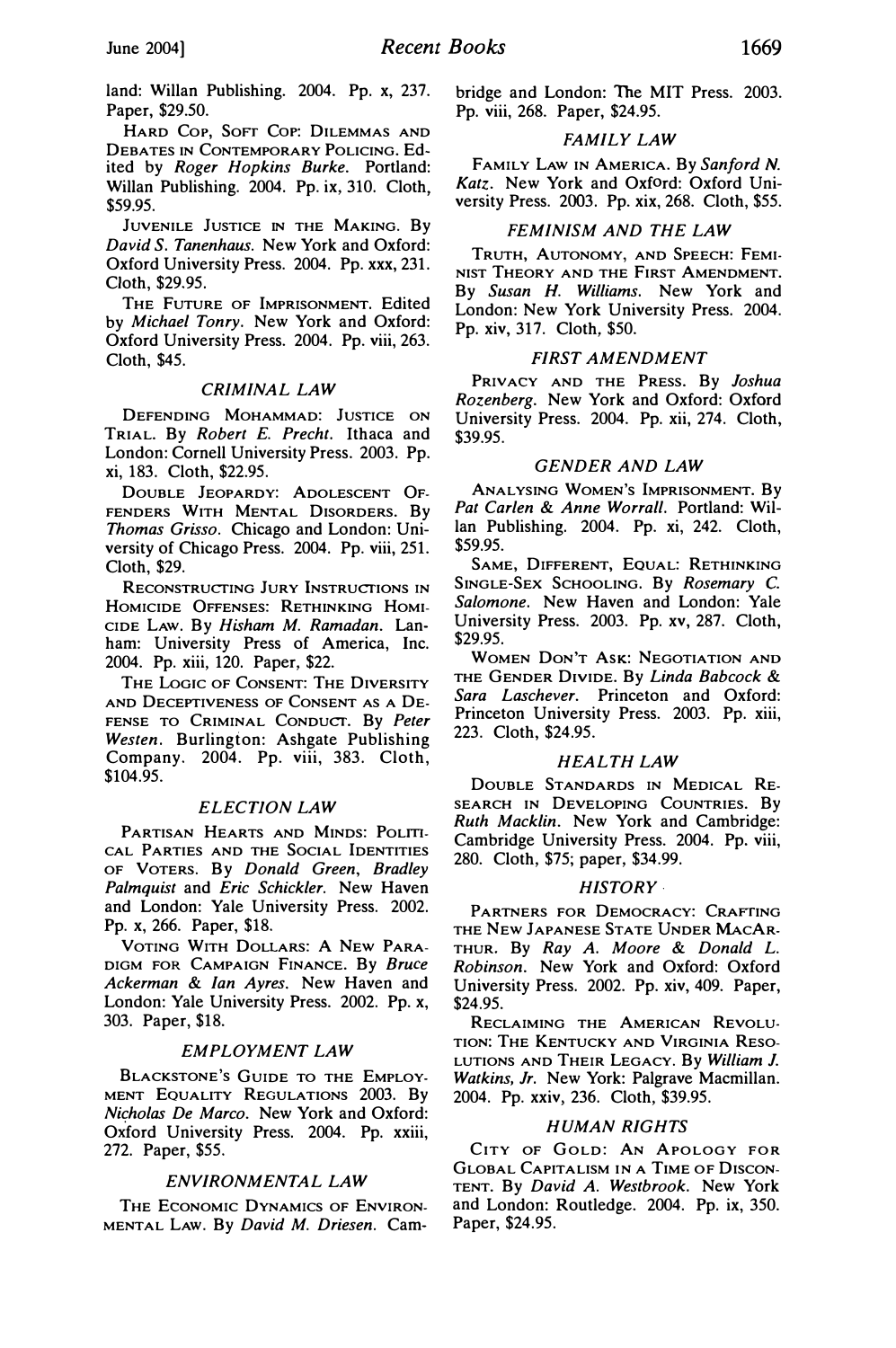LOCAL AUTHORITIES AND HUMAN RIGHTS. Edited by Richard Drabble, James Maurici & Tim Buley. New York and Oxford: Oxford University Press. 2004. Pp. xxxiv, 374. Paper, \$85.

#### INTELLECTUAL PROPERTY

INTELLECTUAL PROPERTY: OMNIPRESENT, D1sTRACTING, lREELEVANT? By William Comish. New York and Oxford: Oxford University Press. 2004. Pp. xi, 114. Cloth, \$49.95.

# INTERNATIONAL AND COMPARATIVE LAW

A HISTORY OF PUBLIC LAW IN GERMANY 1914-1945. By Michael Stolleis. New York and Oxford: Oxford University Press. 2004. Pp. xiv, 489. Cloth, \$130.

BUILDING THE UK's NEW SUPREME COURT: NATIONAL AND COMPARATIVE PER-SPECTIVES. Edited by Andrew Le Sueur. New York and Oxford: Oxford University Press. 2004. Pp. xxvii, 345. Cloth, \$90.

DIRECT DEMOCRACY IN EUROPE: A COM-PREHENSIVE REFERENCE GUIDE TO THE INI-TIATIVE AND REFERENDUM PROCESS IN EUROPE. Edited by Bruno Kaufmann & M. Dane Waters. Durham: Carolina Academic Press. 2004. Pp. xx, 180. Paper, \$30.

EU HUMAN RIGHTS POLICIES: A STUDY IN IRONY. By Andrew Williams. New York and Oxford: Oxford University Press. 2004. Pp. xix, 219. Cloth, \$74.

EUROPEAN UNION LAW TEXTBOOK. By Elspeth Deards & Sylvia Hargreaves. New York and Oxford: Oxford University Press. 2004. Pp. xxx, 360. Paper, \$45.

EXTERNAL RELATIONS OF THE EURO-PEAN UNION: LEGAL AND CONSTITUTIONAL FOUNDATIONS. By Piet Eeckhout. New York and Oxford: Oxford University Press. 2004. . Pp. !xii, 490. Cloth, \$135.

FOREIGN LAW IN CIVIL LITIGATION: A COMPARATIVE AND FUNCTIONAL ANALYSIS. By Sofie Geeroms. New York and Oxford: Oxford University Press. 2004. Pp. xi, 415. Cloth, \$160.

GREAT POWERS AND OUTLAW STATES: UNEQUAL SOVEREIGNS IN THE INTERNA-TIONAL LEGAL ORDER. By Gerry Simpson. New York and Cambridge: Cambridge University Press. 2004. Pp. xix, 391. Cloth, \$95; paper, \$35.

INTELLECTUAL PROPERTY RIGHTS IN EU LAW, VOLUME I: FREE MOVEMENT AND COMPETITION LAW. By David T. Keeling. New York and Oxford: Oxford University Press. 2003. Pp. xiii, 410. Cloth, \$135.

PUNISHMENT AND POLITICS: EVIDENCE AND EMULATION IN THE MAKING OF EN-

GLISH CRIME CONTROL POLICY. By Michael Tonry. Portland: Willan Publishing. 2004. Pp. xi, 164. Cloth, \$55.

THE BOUNDARIES OF STRICT LIABILITY IN EUROPEAN TORT LAW. Edited by Franz Werro & Vernon Valentine Palmer. Durham: Carolina Academic Press. 2004. Pp. xlvii, 473. Paper, \$65.

THE EUROPEAN MODEL OF AGRICUL-TURE. By Michael Cardwell. New York and Oxford: Oxford University Press. 2004. Pp. liv, 447. Cloth, \$99.

THE GOVERNANCE OF CLOSE CORPORA-TIONS AND PARTNERSHIPS US and European Perspectives. Edited by Joseph A. Mc-Cahery, Theo Raaijmakers and Erik P. M. Vermeulen. New York and Oxford: Oxford University Press. 2004. Pp. xxix, 458. Cloth, \$160.

THE LEIDEN LEGACY: CONCEPTS OF LAW IN INDONESIA. By Peter Burns. Leiden: KITLV Press. 2004. Pp. xix, 307. Paper, \$35.

THE SUBSTANTIVE LAW OF THE EU: THE FOUR FREEDOMS. By Catherine Barnard. New York and Oxford: Oxford University Press. 2004. Pp. xcii, 549. Paper, \$45.

YEARBOOK OF EUROPEAN LAW, VOLUME 22: 2003. Edited by P. Eeckhout & T. Tridimas. New York and Oxford: Oxford University Press. 2004. Pp. xx, 764. Cloth, \$235.

# INTERNATIONAL LAW

AN INTRODUCTION TO THE INTERNA-TIONAL CRIMINAL COURT, SECOND EDI-TION. By William A. Schabas. New York and Cambridge: Cambridge University Press. 2004. Pp. xii, 481. Cloth, \$80; paper, \$36.99.

BASIC LEGAL INSTRUMENTS FOR THE LIBERALISATION OF TRADE: A COMPARA-TIVE ANALYSIS OF EC AND WTO LAW. By Federico Ortino. Oxford and Portland: Hart Publishing. 2004. Pp. xxii, 502. Cloth, \$130.

EMBEDDED: THE MEDIA AT WAR IN IRAQ. By Bill Katovsky & Timothy Carlson. Guilford: The Lyons Press. 2003. Pp. xix, 422. Cloth, \$23.95.

EUROPEAN COMPANY AND FINANCIAL LAW: TEXTS AND LEADING CASES, THIRD EDITION. Edited by Klaus Hopt & Eddy Wymeersch. New York and Oxford: Oxford University Press. 2004. Pp. xxv, 1410. Cloth, \$285.

#### JUDGES AND JUDICIAL SYSTEMS

JUDGES IN CONTEMPORARY DEMOCRACY: AN INTERNATIONAL CONVERSATION. Edited by Robert Badinter & Stephen Breyer. New York and London: New York University Press. 2004. Pp. ix, 317. Cloth, \$55.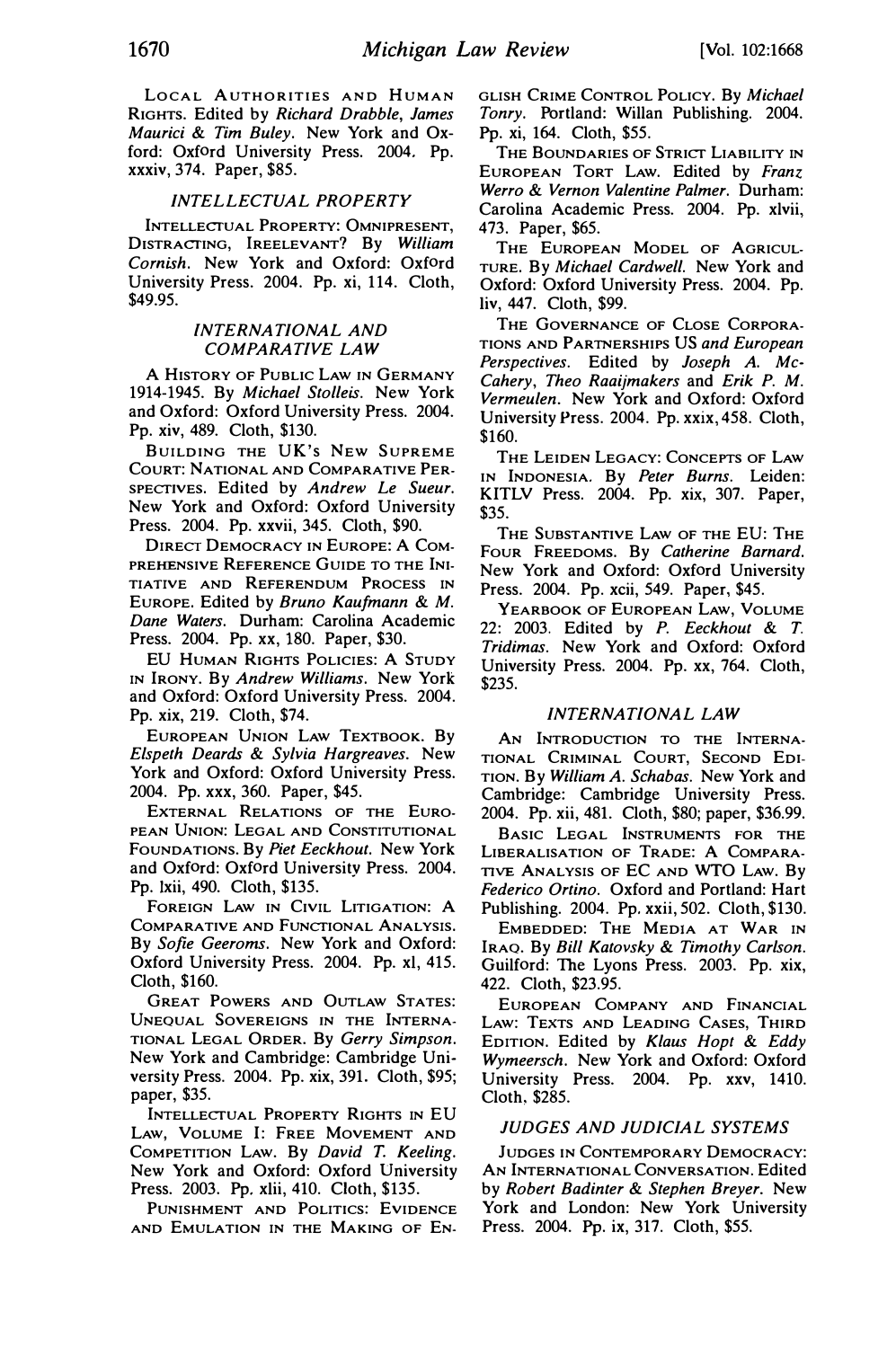# LAW AND ECONOMICS

LAW IN A MARKET CONTEXT: AN INTRO-DUCTION TO MARKET CONCEPTS IN LEGAL REASONING. By Robin Paul Malloy. New York and Cambridge: Cambridge University Press. 2004. Pp. xix, 260. Cloth, \$70; paper, \$25.

# LAW AND ETHICS

ANIMAL RIGHTS: CURRENT DEBATES AND NEW DIRECTIONS. Edited by Cass R. Sunstein & Martha C. Nussbaum. New York and Oxford: Oxford University Press. 2004. Pp. xi, 338. Cloth, \$29.95.

EAT WHAT You KILL: ETHICS, LAw FIRMS, AND THE FALL OF A WALL STREET LAWYER (ADVANCE PROOFS). By Milton C. Regan, Jr. Ann Arbor: The University of Michigan Press. 2004. Pp. xii, 393. Cloth, \$29.95.

#### LAW AND SOCIETY

CURRENT LEGAL PROBLEMS 2003, VOL-UME 56. Edited by M. D. A. Freeman. New York and Oxford: Oxford University Press. 2004. Pp. xxxviii, 660. Cloth, \$125.

LAW, ANTHROPOLOGY, AND THE CONSTI-TUTION OF THE SOCIAL: MAKING PERSONS AND THINGS. Edited by Alain Pottage & Martha Mundy. New York and Cambridge: Cambridge University Press. 2004. Pp. ix, 310. Cloth, \$75; paper, \$34.99.

LAW AS A SocIAL SYSTEM. By Niklas Luhmann. New York and Oxford: Oxford University Press. 2004. Pp. viii, 498. Cloth, \$175.

LEGAL EDUCATION AND THE REPRODUC-TION OF HIERARCHY: A POLEMIC AGAINST THE SYSTEM. By Duncan Kennedy. New York and London: New York University Press. 2004. Pp. vii, 223. Cloth, \$25.

THE LAW OF INDUSTRIAL ACTION AND TRADE UNION RECOGNITION. By John Bowers, Michael Duggan & David Reade. New York and Oxford: Oxford University Press. 2004. Pp. xlviii, 408. Cloth, \$120.

THE ULTIMATE RULE OF LAW. By David M. Beatty. New York and Oxford: Oxford University Press. 2004. Pp. xvii, 193. Cloth, \$80.

UN-MAKING LAw: THE CONSERVATIVE CAMPAIGN TO ROLL BACK THE COMMON LAW (UNCORRECTED PAGE PROOF). By lay M. Feinman. Boston: Beacon Press. 2004. Pp. xii, 219. Paper, \$26.

#### LAW AND TECHNOLOGY

NoRMs IN A WIRED WORLD. By Steven A. Hetcher. New York and Cambridge: Cambridge University Press. 2004. Pp. xii, 420. Cloth, \$65.

# LEGAL HISTORY

THE SECOND B1LL OF RIGHTS: FDR's UN-FINISHED REVOLUTION AND WHY WE NEED IT MoRE THAN EvER. By Cass R. Sunstein. New York: Basic Books. 2004. Pp. viii, 294. Cloth, \$25.

WITH ALL DELIBERATE SPEED: THE LIFE OF PHILIP ELMAN AN ORAL HISTORY MEM-OIR. By Norman I. Silber. Ann Arbor: The University of Michigan Press. 2004. Pp. 424. Cloth, \$29.95.

#### LEGAL PRACTICE

THE WINNING BRIEF: 100 TIPS FOR PER-SUASIVE BRIEFING IN TRIAL AND APPEL-LATE COURTS, SECOND EDITION. By Bryan A. Garner. New York: Oxford University Press. 2004. Pp. xi, 516. Cloth, \$50.

UNDERSTANDING THE LAW, THIRD EDI-TION. By Geoffrey Rivlin. New York and Oxford: Oxford University Press. 2004. Pp. xvi, 346. Paper, \$27.50.

#### LEGAL THEORY

AN INTRODUCTION TO RIGHTS. By William A. Edmundson. New York and Cambridge: Cambridge University Press. 2004. Pp. xv, 223. Cloth, \$55; paper, \$22.

RISKS AND LEGAL THEORY. By Jenny Steele. Oxford and Portland Oregon: Hart Publishing. 2004. Pp. xii, 216. Paper, \$24.

### POLITICAL PHILOSOPHY

FoR THE SAKE OF ARGUMENT: PRACTI-CAL REASONING, CHARACTER, AND THE ETHICS OF BELIEF. By Eugene Garver. Chicago and London: The University of Chicago Press. 2004. Pp. xi, 272. Paper, \$22.50.

#### POLITICAL SCIENCE

MuLTI-LEVEL GOVERNANCE. Edited by Ian Bache & Matthew Flinders. New York and Oxford: Oxford University Press. 2004. Pp. xiii, 237. Cloth, \$74.

### POLITICAL THEORY

LEGALITY AND LEGITIMACY. By Carl Schmitt. Durham and London: Duke University Press. 2004. Pp. xliii, 166. Cloth, \$74.95; paper, \$21.95.

#### PRIVATE LAW

MEDIATION: A PRACTICAL GUIDE. By Allan J. Stitt. Portland and London: Cavendish Publishing Limited. 2004. Pp. xvi, 150. Paper, \$60.

PRICELESS: ON KNOWING THE PRICE OF EVERYTHING AND THE VALUE OF NOTHING. By Frank Ackerman & Lisa Heinzerling. New York and London: The New Press. 2004. Pp. 277. Cloth, \$25.95.